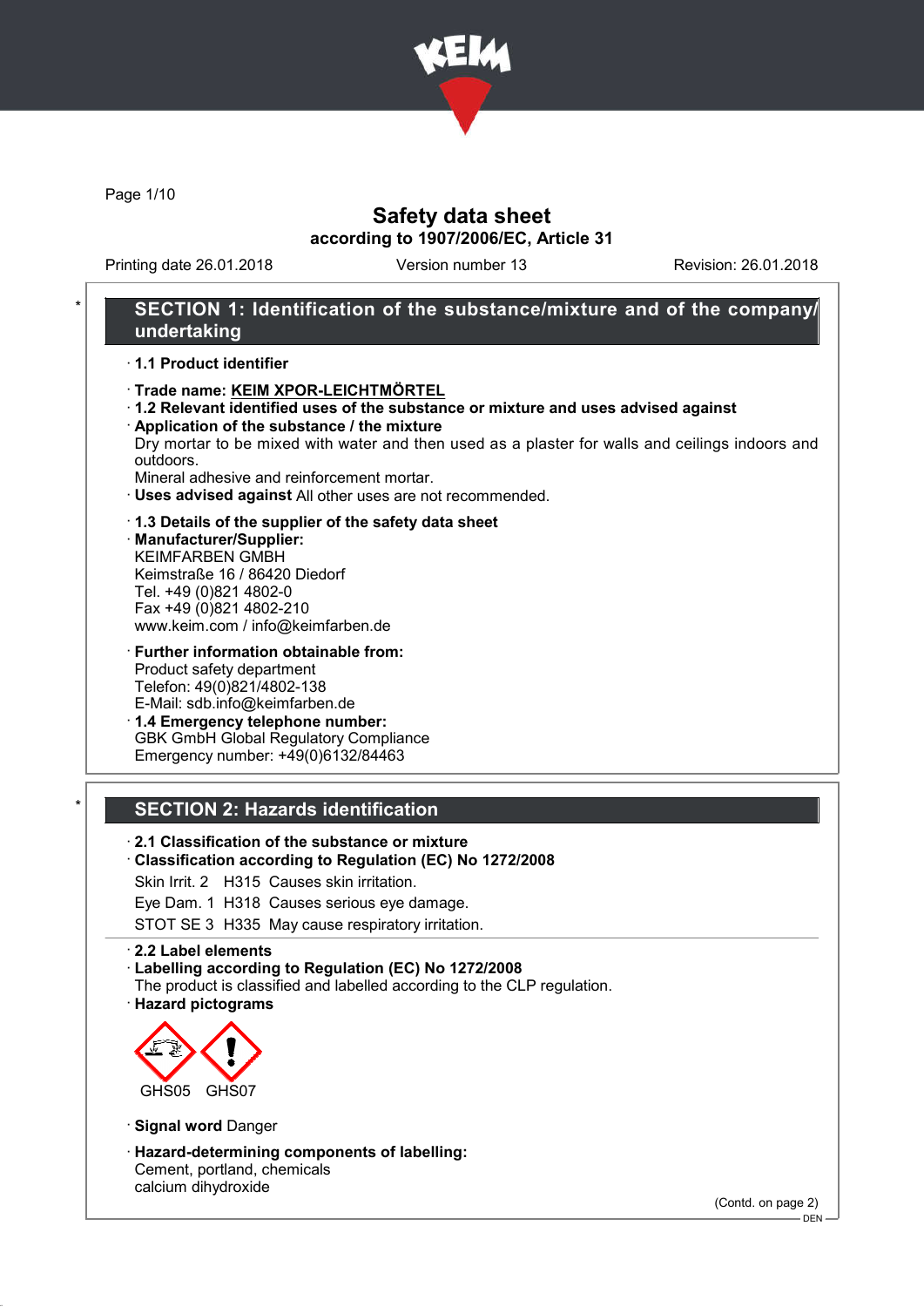

Page 2/10

### Safety data sheet according to 1907/2006/EC, Article 31

Printing date 26.01.2018 Version number 13 Revision: 26.01.2018

#### Trade name: KEIM XPOR-LEICHTMÖRTEL

|                               | (Contd. of page 1)                                                                               |
|-------------------------------|--------------------------------------------------------------------------------------------------|
| $\cdot$ Hazard statements     |                                                                                                  |
| H315 Causes skin irritation.  |                                                                                                  |
|                               | H318 Causes serious eye damage.                                                                  |
|                               | H335 May cause respiratory irritation.                                                           |
| · Precautionary statements    |                                                                                                  |
| P280                          | Wear protective gloves/protective clothing/eye protection/face protection.                       |
| P261                          | Avoid breathing dust.                                                                            |
| P271 20                       | Use only outdoors or in a well-ventilated area.                                                  |
|                               | P305+P351+P338 IF IN EYES: Rinse cautiously with water for several minutes. Remove contact       |
|                               | lenses, if present and easy to do. Continue rinsing.                                             |
| P315                          | Get immediate medical advice/attention.                                                          |
| P304+P340                     | IF INHALED: Remove person to fresh air and keep comfortable for breathing.                       |
| P302+P352                     | IF ON SKIN: Wash with plenty of soap and water.                                                  |
| P362                          | Take off contaminated clothing.                                                                  |
| P332+P313                     | If skin irritation occurs: Get medical advice/attention.                                         |
| 2.3 Other hazards             |                                                                                                  |
|                               | This Product contains cement. Cement produces an alkaline reaction with moisture or water. Avoid |
|                               | contact with eyes and prolonged skin contact.                                                    |
|                               | · Results of PBT and vPvB assessment                                                             |
| · <b>PBT:</b> Not applicable. |                                                                                                  |
| · vPvB: Not applicable.       |                                                                                                  |
|                               |                                                                                                  |

# SECTION 3: Composition/information on ingredients

#### · Dangerous components:

| <b>Dangerous components.</b>                                                              |                                                                                  |             |  |
|-------------------------------------------------------------------------------------------|----------------------------------------------------------------------------------|-------------|--|
| CAS: 65997-15-1                                                                           | Cement, portland, chemicals                                                      | 20-30%      |  |
| EINECS: 266-043-4                                                                         | Eye Dam. 1, H318; $\Diamond$ Skin Irrit. 2, H315; STOT SE<br>3. H <sub>335</sub> |             |  |
| CAS: 1305-62-0                                                                            | calcium dihydroxide                                                              | $2.5 - 10%$ |  |
| EINECS: 215-137-3                                                                         | Eye Dam. 1, H318; $\Diamond$ Skin Irrit. 2, H315; STOT SE                        |             |  |
| Reg.nr.: 01-2119475151-45-XXXX 3, H335                                                    |                                                                                  |             |  |
| Additional information: For the wording of the listed hazard phrases refer to section 16. |                                                                                  |             |  |

# SECTION 4: First aid measures

#### · 4.1 Description of first aid measures

- · General information: When seeing the doctor we suggest to present this safety data sheet.
- · After inhalation: Supply fresh air; consult doctor in case of complaints.
- · After skin contact:

Immediately wash with water and soap and rinse thoroughly.

Do not use solvents or thinners.

If skin irritation continues, consult a doctor.

(Contd. on page 3)  $-$  DEN  $-$ 

<sup>·</sup> 3.2 Mixtures

<sup>·</sup> Description: Mixture of substances listed below with nonhazardous additions.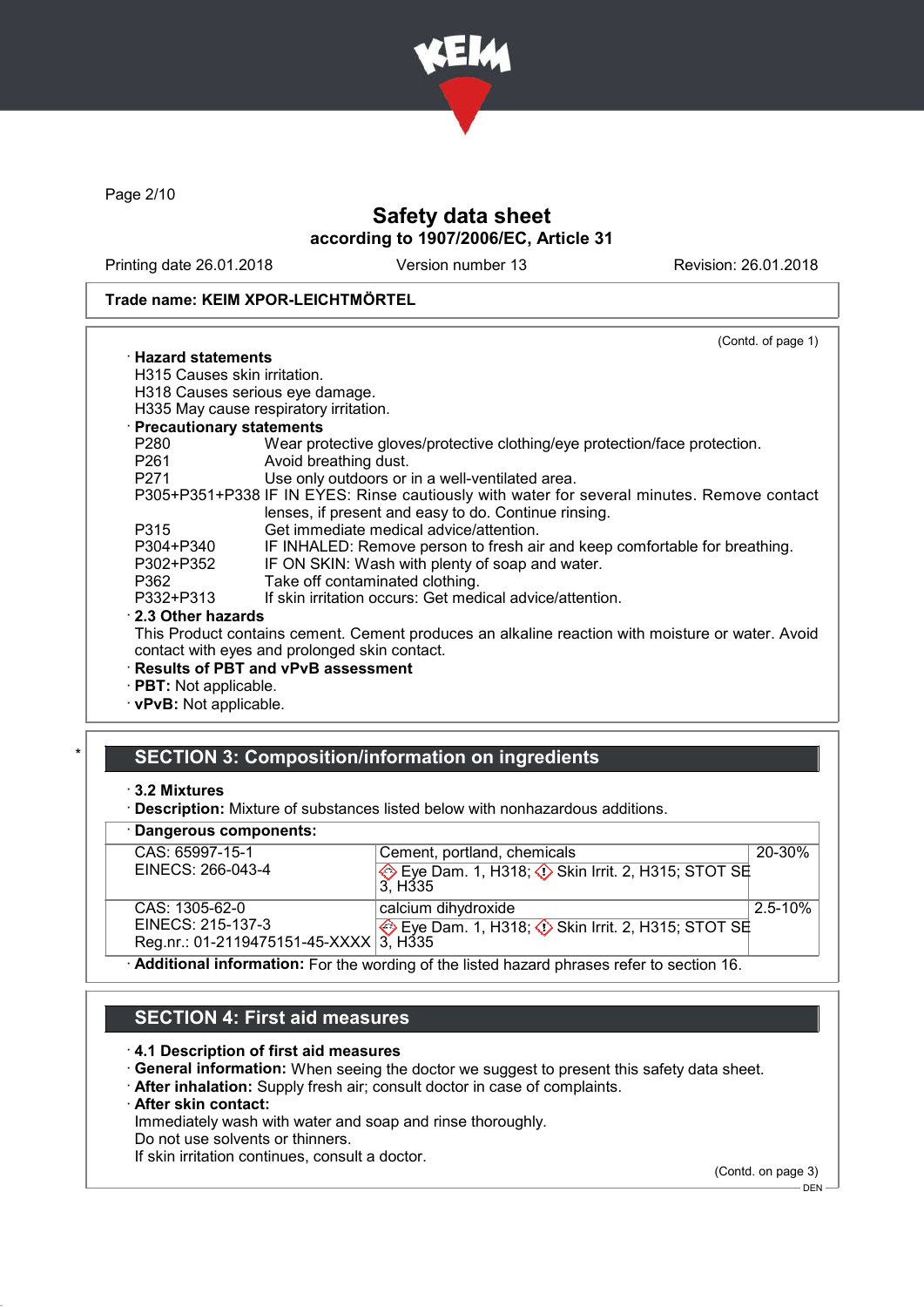

Page 3/10

### Safety data sheet according to 1907/2006/EC, Article 31

Printing date 26.01.2018 Version number 13 Revision: 26.01.2018

(Contd. of page 2)

 $-$  DEN -

#### Trade name: KEIM XPOR-LEICHTMÖRTEL

· After eye contact:

- Rinse opened eye for several minutes under running water. Then consult a doctor. · After swallowing:
- Rinse mouth and throat well with water.
- Do not induce vomiting; call for medical help immediately.
- · 4.2 Most important symptoms and effects, both acute and delayed No further relevant information available.
- · 4.3 Indication of any immediate medical attention and special treatment needed
- No further relevant information available.

#### SECTION 5: Firefighting measures

- · 5.1 Extinguishing media
- · Suitable extinguishing agents:
- Product itself does not burn. Co-ordinate fire-fighting measures to the fire surroundings.
- · 5.2 Special hazards arising from the substance or mixture
- No further relevant information available.
- · 5.3 Advice for firefighters
- · Protective equipment: Wear self-contained respiratory protective device.
- · Additional information

Dispose of fire debris and contaminated fire fighting water in accordance with official regulations. In case of fire do not breathe smoke, fumes and vapours.

### SECTION 6: Accidental release measures

| 6.1 Personal precautions, protective equipment and emergency procedures<br>Avoid contact with skin and eyes. |                    |
|--------------------------------------------------------------------------------------------------------------|--------------------|
| Avoid formation of dust.                                                                                     |                    |
|                                                                                                              |                    |
| Provide adequate ventilation or wear respiratory mask.                                                       |                    |
| Respect the protection rules (see section 7 a. 8).                                                           |                    |
| Product forms slippery surface when combined with water.                                                     |                    |
| 6.2 Environmental precautions:                                                                               |                    |
| Do not allow product to reach soil, sewage system or any water course.                                       |                    |
| Follow local governmental rules and regulations.                                                             |                    |
| 6.3 Methods and material for containment and cleaning up:                                                    |                    |
| Close drainages (Risk of blocking)                                                                           |                    |
| Danger of slipping!                                                                                          |                    |
| Avoid formation of dust.                                                                                     |                    |
| Ensure adequate ventilation.                                                                                 |                    |
| Pick up mechanically.                                                                                        |                    |
| Dispose of the material collected according to regulations.                                                  |                    |
| Clear contaminated areas thoroughly.                                                                         |                    |
| $\cdot$ 6.4 Reference to other sections                                                                      |                    |
| See Section 7 for information on safe handling.                                                              |                    |
|                                                                                                              |                    |
| See Section 8 for information on personal protection equipment.                                              |                    |
|                                                                                                              | (Contd. on page 4) |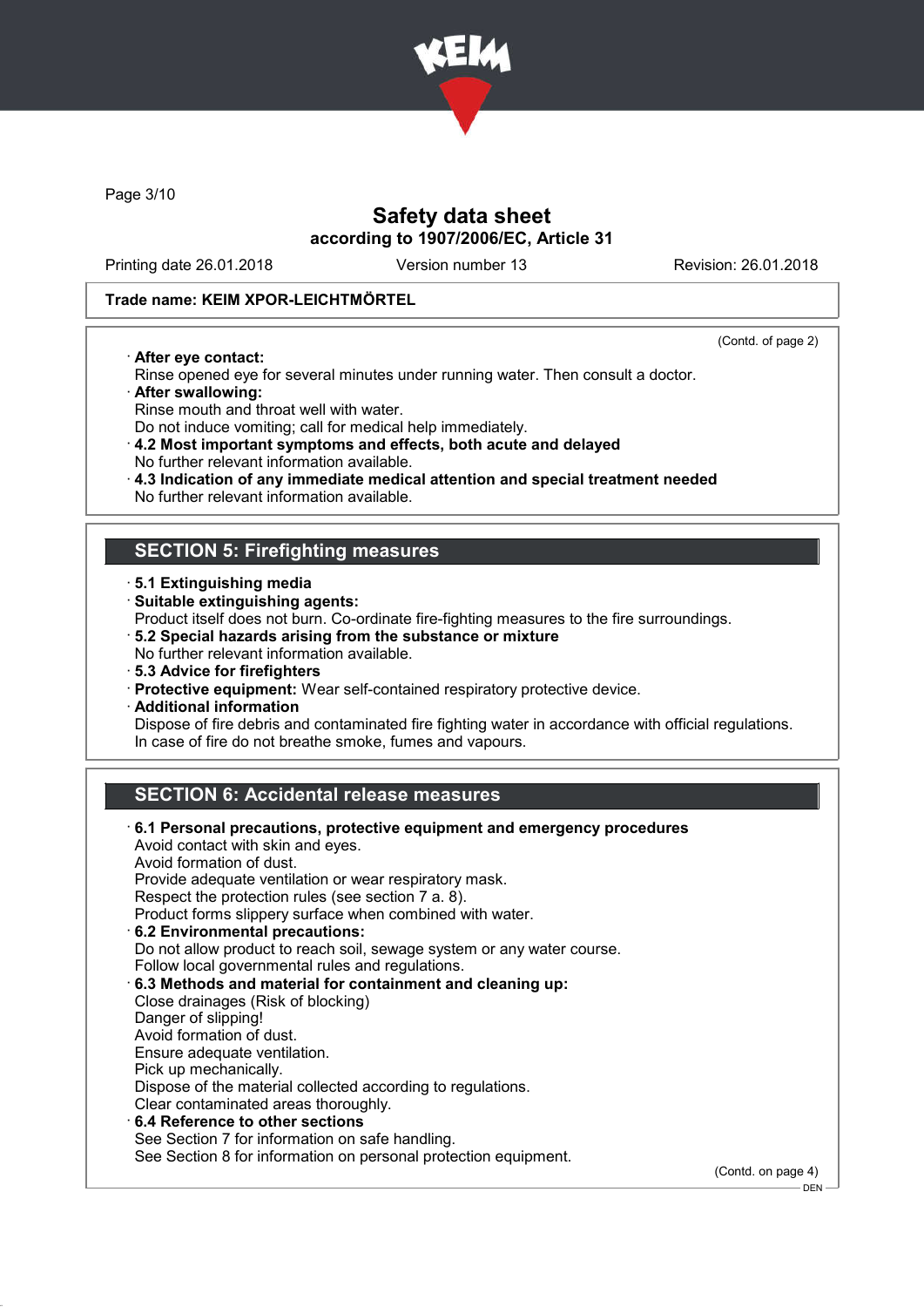

Page 4/10

### Safety data sheet according to 1907/2006/EC, Article 31

Printing date 26.01.2018 Version number 13 Revision: 26.01.2018

#### Trade name: KEIM XPOR-LEICHTMÖRTEL

(Contd. of page 3)

See Section 13 for disposal information.

### SECTION 7: Handling and storage

· 7.1 Precautions for safe handling Avoid contact with skin and eyes. Keep receptacles tightly sealed. Prevent formation of dust. Ensure good ventilation/exhaustion at the workplace. Any unavoidable deposit of dust must be regularly removed. See item 8 for information about suitable protective equipment and technical precautions. Respect the protection rules. · Information about fire - and explosion protection: The product is not flammable. No special measures required. · 7.2 Conditions for safe storage, including any incompatibilities · Storage: · Requirements to be met by storerooms and receptacles: Keep in the original containers in a cool and dry place. Store only in unopened original receptacles. · Information about storage in one common storage facility: Do not store together with acids. · Further information about storage conditions: Store in dry conditions. Protect from humidity and water. Avoid dust formations and deposits. Keep container tightly sealed. Protect from heat and direct sunlight. · Storage class: 13 · 7.3 Specific end use(s) No further relevant information available.

### SECTION 8: Exposure controls/personal protection

| · Ingredients with limit values that require monitoring at the workplace: |                                                                                                             |
|---------------------------------------------------------------------------|-------------------------------------------------------------------------------------------------------------|
|                                                                           |                                                                                                             |
|                                                                           |                                                                                                             |
|                                                                           |                                                                                                             |
|                                                                           |                                                                                                             |
|                                                                           |                                                                                                             |
|                                                                           |                                                                                                             |
| 4 (worker)                                                                |                                                                                                             |
| 65997-15-1 Cement, portland, chemicals                                    | AGW (Germany) Long-term value: 5 E mg/m <sup>3</sup><br>AGW (Germany) Long-term value: 1E mg/m <sup>3</sup> |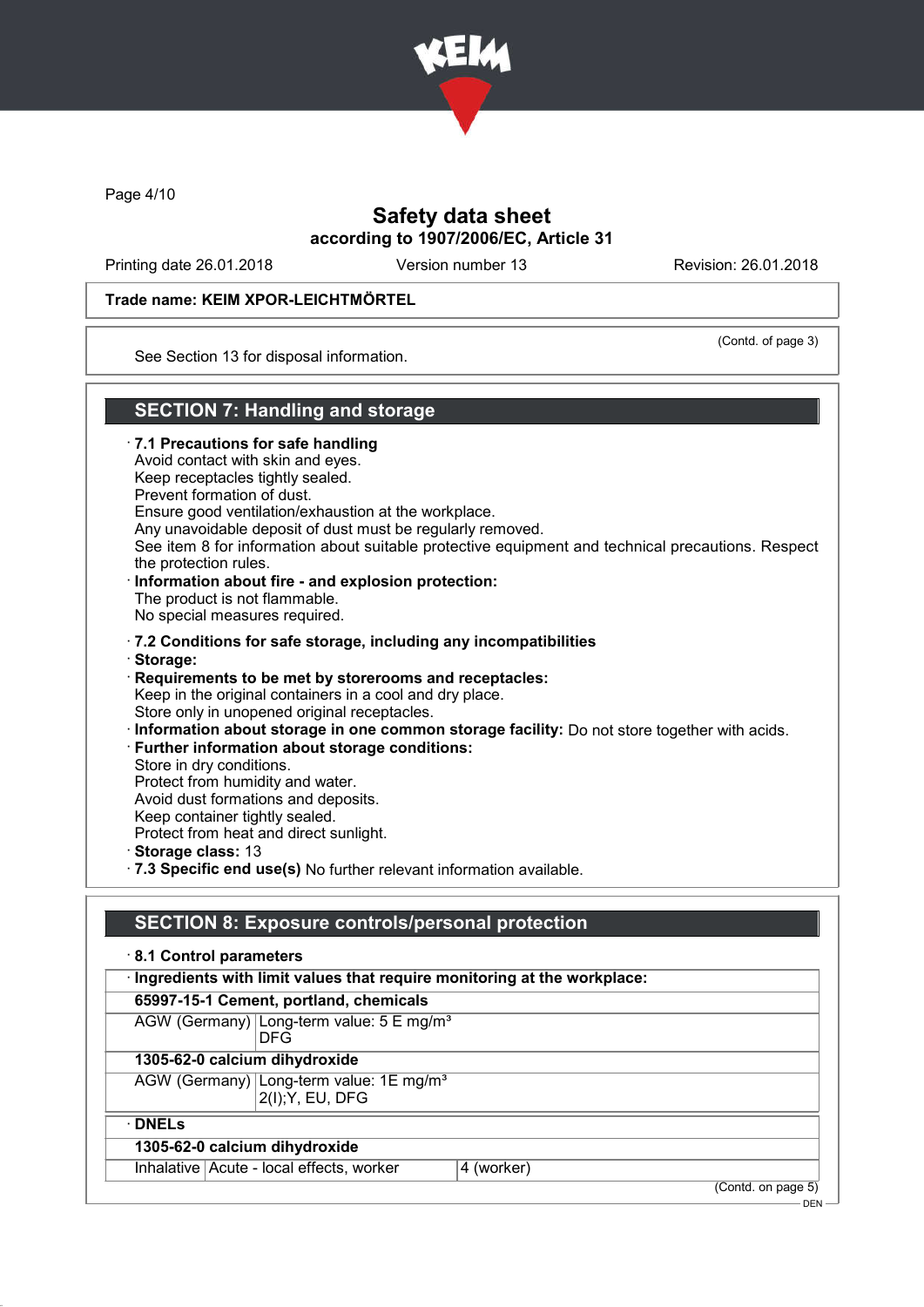

Page 5/10

### Safety data sheet according to 1907/2006/EC, Article 31

Printing date 26.01.2018 Version number 13 Revision: 26.01.2018

### Trade name: KEIM XPOR-LEICHTMÖRTEL

| Acute - local effects, consumer                                                                                                                                                                                                                                                                                                                                                                                                                                                                                                                                                                                                                                                                                                                                                                                                                                                                                                                                                                                                                                                                                                                                                                                                                                                                                                                                                                                                                                                                                                                                                                                                                                                                                                                                                                                                                                                                                                                                                                      |  |  |
|------------------------------------------------------------------------------------------------------------------------------------------------------------------------------------------------------------------------------------------------------------------------------------------------------------------------------------------------------------------------------------------------------------------------------------------------------------------------------------------------------------------------------------------------------------------------------------------------------------------------------------------------------------------------------------------------------------------------------------------------------------------------------------------------------------------------------------------------------------------------------------------------------------------------------------------------------------------------------------------------------------------------------------------------------------------------------------------------------------------------------------------------------------------------------------------------------------------------------------------------------------------------------------------------------------------------------------------------------------------------------------------------------------------------------------------------------------------------------------------------------------------------------------------------------------------------------------------------------------------------------------------------------------------------------------------------------------------------------------------------------------------------------------------------------------------------------------------------------------------------------------------------------------------------------------------------------------------------------------------------------|--|--|
|                                                                                                                                                                                                                                                                                                                                                                                                                                                                                                                                                                                                                                                                                                                                                                                                                                                                                                                                                                                                                                                                                                                                                                                                                                                                                                                                                                                                                                                                                                                                                                                                                                                                                                                                                                                                                                                                                                                                                                                                      |  |  |
| Long-term - local effects, worker                                                                                                                                                                                                                                                                                                                                                                                                                                                                                                                                                                                                                                                                                                                                                                                                                                                                                                                                                                                                                                                                                                                                                                                                                                                                                                                                                                                                                                                                                                                                                                                                                                                                                                                                                                                                                                                                                                                                                                    |  |  |
| Long-term - local effects, consumer                                                                                                                                                                                                                                                                                                                                                                                                                                                                                                                                                                                                                                                                                                                                                                                                                                                                                                                                                                                                                                                                                                                                                                                                                                                                                                                                                                                                                                                                                                                                                                                                                                                                                                                                                                                                                                                                                                                                                                  |  |  |
| · PNECs                                                                                                                                                                                                                                                                                                                                                                                                                                                                                                                                                                                                                                                                                                                                                                                                                                                                                                                                                                                                                                                                                                                                                                                                                                                                                                                                                                                                                                                                                                                                                                                                                                                                                                                                                                                                                                                                                                                                                                                              |  |  |
| 1305-62-0 calcium dihydroxide                                                                                                                                                                                                                                                                                                                                                                                                                                                                                                                                                                                                                                                                                                                                                                                                                                                                                                                                                                                                                                                                                                                                                                                                                                                                                                                                                                                                                                                                                                                                                                                                                                                                                                                                                                                                                                                                                                                                                                        |  |  |
| Aquatic compartment - freshwater<br>0.49 mg/l (freshwater)                                                                                                                                                                                                                                                                                                                                                                                                                                                                                                                                                                                                                                                                                                                                                                                                                                                                                                                                                                                                                                                                                                                                                                                                                                                                                                                                                                                                                                                                                                                                                                                                                                                                                                                                                                                                                                                                                                                                           |  |  |
| Aquatic compartment - marine water<br>0.32 mg/l (marine water)                                                                                                                                                                                                                                                                                                                                                                                                                                                                                                                                                                                                                                                                                                                                                                                                                                                                                                                                                                                                                                                                                                                                                                                                                                                                                                                                                                                                                                                                                                                                                                                                                                                                                                                                                                                                                                                                                                                                       |  |  |
|                                                                                                                                                                                                                                                                                                                                                                                                                                                                                                                                                                                                                                                                                                                                                                                                                                                                                                                                                                                                                                                                                                                                                                                                                                                                                                                                                                                                                                                                                                                                                                                                                                                                                                                                                                                                                                                                                                                                                                                                      |  |  |
|                                                                                                                                                                                                                                                                                                                                                                                                                                                                                                                                                                                                                                                                                                                                                                                                                                                                                                                                                                                                                                                                                                                                                                                                                                                                                                                                                                                                                                                                                                                                                                                                                                                                                                                                                                                                                                                                                                                                                                                                      |  |  |
|                                                                                                                                                                                                                                                                                                                                                                                                                                                                                                                                                                                                                                                                                                                                                                                                                                                                                                                                                                                                                                                                                                                                                                                                                                                                                                                                                                                                                                                                                                                                                                                                                                                                                                                                                                                                                                                                                                                                                                                                      |  |  |
| Terrestrial compartment - soil<br>1,080 mg/kg dw (soil)<br>Sewage treatment plant<br>3 mg/l (sewage sludge)<br>Additional information: The lists valid during the making were used as basis.<br>8.2 Exposure controls<br><b>Personal protective equipment:</b><br><b>General protective and hygienic measures:</b><br>Vacuum clean contaminated clothing. Do not blow or brush off contamination.<br>Avoid contact with the eyes and skin.<br>Do not inhale dust / smoke / mist.<br>Wash hands before breaks and at the end of work.<br>Immediately remove all soiled and contaminated clothing<br>Keep away from foodstuffs, beverages and feed.<br><b>Respiratory protection:</b><br>In a dusty environment wear suitable facemask.<br>Filter: FFP2<br><b>Protection of hands:</b><br>Protective gloves<br>Alkaline resistant gloves<br><b>Material of gloves</b><br>suitable material e.g.:<br>Nitrile impregnated cotton-gloves<br>Recommended thickness of the material: $\geq 0.5$ mm<br>The selection of the suitable gloves does not only depend on the material, but also on further marks<br>of quality and varies from manufacturer to manufacturer. As the product is a preparation of several<br>substances, the resistance of the glove material can not be calculated in advance and has therefore<br>to be checked prior to the application.<br>Penetration time of glove material<br>Value for the permeation: Level $\geq 6$ (480 min)<br>The determined penetration times according to EN 374 part III are not performed under practical<br>conditions. Therefore a maximum wearing time, which corresponds to 50% of the penetration time,<br>is recommended.<br>The exact break trough time has to be found out by the manufacturer of the protective gloves and<br>has to be observed.<br>Eye protection:<br>In a dusty environment wear protective goggles.<br>Tightly sealed goggles<br><b>Body protection:</b><br>Protective work clothing<br>(Contd. on page 6)<br>$DEN$ — |  |  |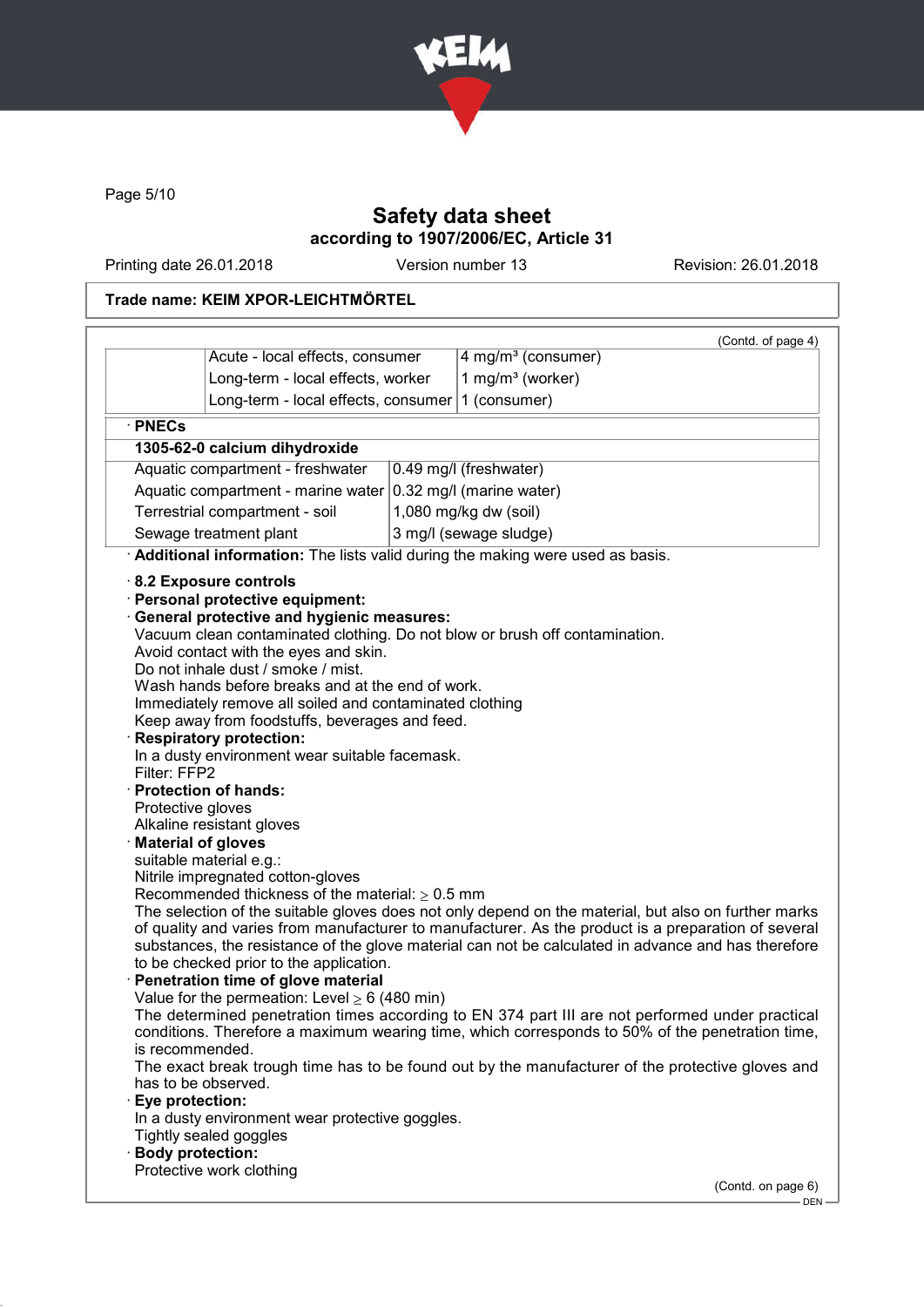

Page 6/10

### Safety data sheet according to 1907/2006/EC, Article 31

Printing date 26.01.2018 Version number 13 Revision: 26.01.2018

### Trade name: KEIM XPOR-LEICHTMÖRTEL

(Contd. of page 5)

After contact with skin wash thoroughly with water and apply lotion. · Limitation and supervision of exposure into the environment See Section 12 and 6.2

| <b>SECTION 9: Physical and chemical properties</b>       |                                                           |  |
|----------------------------------------------------------|-----------------------------------------------------------|--|
| <b>General Information</b><br>· Appearance:              | 9.1 Information on basic physical and chemical properties |  |
| Form:                                                    | Powder                                                    |  |
| Colour:                                                  | nature white                                              |  |
| Odour:                                                   | Odourless                                                 |  |
| <b>Odour threshold:</b>                                  | Not determined.                                           |  |
| · pH-value at 20 °C:                                     | $11,5-13*$                                                |  |
| Change in condition                                      |                                                           |  |
| <b>Melting point/freezing point:</b>                     | Undetermined.                                             |  |
| Initial boiling point and boiling range: Not applicable. |                                                           |  |
| · Flash point:                                           | Not applicable.                                           |  |
| · Flammability (solid, gas):                             | Product is not flammable.                                 |  |
| · Ignition temperature:                                  | Not determined.                                           |  |
| · Decomposition temperature:                             | Not determined.                                           |  |
| · Auto-ignition temperature:                             | Product is not selfigniting.                              |  |
| · Explosive properties:                                  | Product does not present an explosion hazard.             |  |
| <b>Explosion limits:</b>                                 |                                                           |  |
| Lower:                                                   | Not applicable.                                           |  |
| Upper:                                                   | Not applicable.                                           |  |
| <b>Oxidising properties</b>                              | Not applicable.                                           |  |
| · Vapour pressure:                                       | Not applicable.                                           |  |
| · Density at 20 °C:                                      | $0,8*$ g/cm <sup>3</sup>                                  |  |
|                                                          | <b>Bulk density</b>                                       |  |
| · Relative density                                       | Not determined.                                           |  |
| · Vapour density                                         | Not applicable.                                           |  |
| <b>Evaporation rate</b>                                  | Not applicable.                                           |  |
| · Solubility in / Miscibility with                       |                                                           |  |
| water at 20 °C:                                          | $\sim$ 3 g/l                                              |  |
| · Partition coefficient: n-octanol/water:                | Not applicable.                                           |  |
| · Viscosity:                                             |                                                           |  |
| Dynamic:                                                 | Not applicable.                                           |  |
| Kinematic:                                               | Not applicable.                                           |  |
|                                                          | (Contd. on page 7)<br>$-$ DEN $-$                         |  |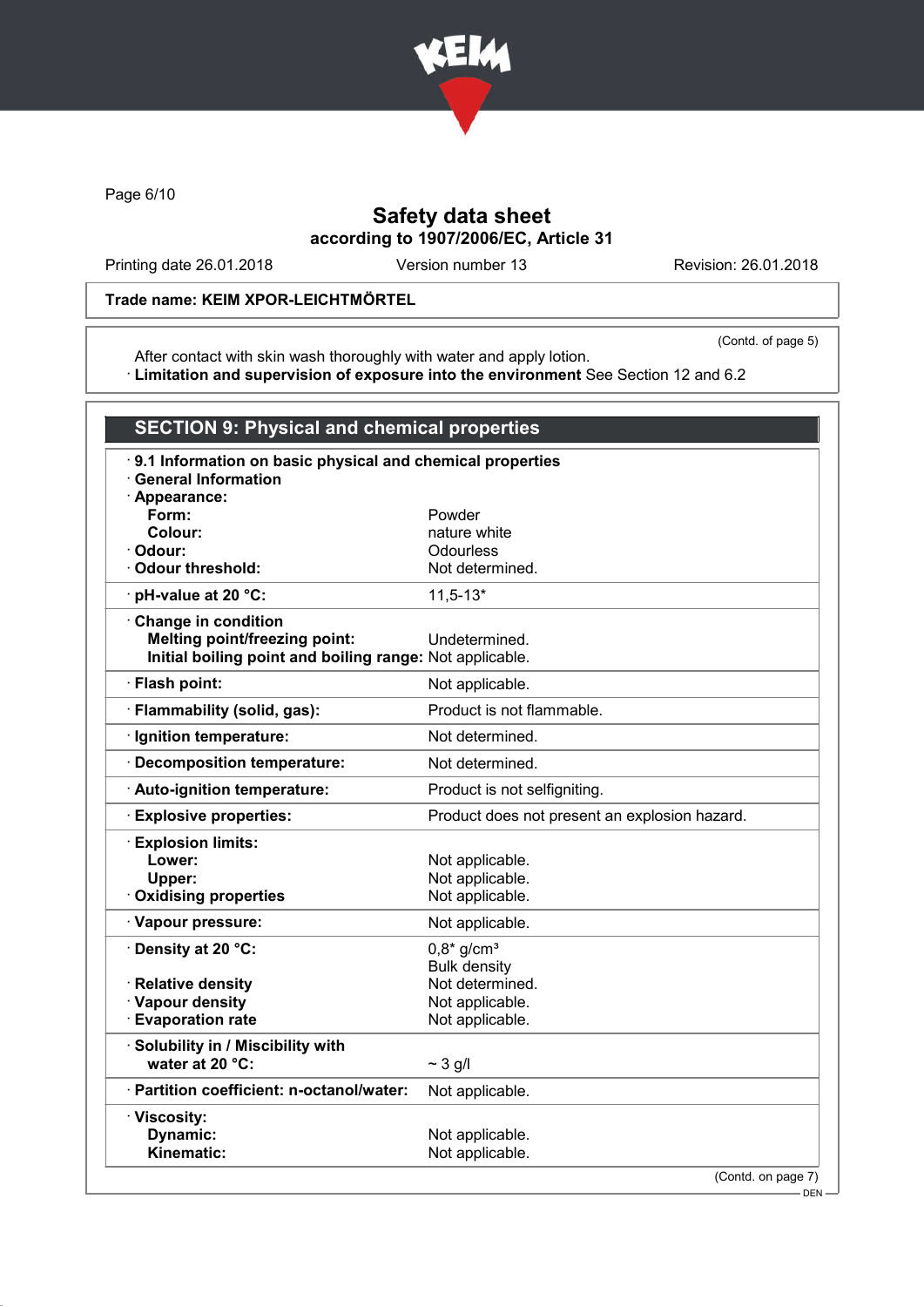

Page 7/10

## Safety data sheet according to 1907/2006/EC, Article 31

Printing date 26.01.2018 Version number 13 Revision: 26.01.2018

(Contd. of page 6)

#### Trade name: KEIM XPOR-LEICHTMÖRTEL

· 9.2 Other information \* The values are for freshly produced material and may change with the time.

#### SECTION 10: Stability and reactivity

- · 10.1 Reactivity Reacts with water alkaline and hardens.
- · 10.2 Chemical stability Stable under normal conditions of storage and use.
- · Thermal decomposition / conditions to be avoided: Stable at environment temperature.
- No decomposition if used and stored according to specifications.
- · 10.3 Possibility of hazardous reactions No dangerous reactions known.
- · 10.4 Conditions to avoid Humidity
- · 10.5 Incompatible materials: Acids
- · 10.6 Hazardous decomposition products:

No hazardous decomposition products if stored and handled as prescribed.

### SECTION 11: Toxicological information

#### · 11.1 Information on toxicological effects

· Acute toxicity Based on available data, the classification criteria are not met.

#### · LD/LC50 values relevant for classification:

#### 1305-62-0 calcium dihydroxide

Oral LD50 >2,000 mg/kg (rat) (OECD 425)

Dermal LD50 >2,500 mg/kg (rabbit) (OECD 402)

#### **Primary irritant effect:**

- Skin corrosion/irritation
- Causes skin irritation.
- Serious eye damage/irritation
- Causes serious eye damage.
- · during inhalation: Irritating to respiratory system.
- · during swallowing: Irritant effect possible
- · Respiratory or skin sensitisation

Product is reduced in chromate. Within the indicated storage time sensitization is not expected.

Other information (about experimental toxicology): Experimental analysis are not available.

The product was not tested. The statements on toxicology have been derived from the properties of the individual components.

- · CMR effects (carcinogenity, mutagenicity and toxicity for reproduction) not applicable
- · Germ cell mutagenicity Based on available data, the classification criteria are not met.
- · Carcinogenicity Based on available data, the classification criteria are not met.
- · Reproductive toxicity Based on available data, the classification criteria are not met.
- · STOT-single exposure
- May cause respiratory irritation.
- · STOT-repeated exposure Based on available data, the classification criteria are not met.

(Contd. on page 8)

DEN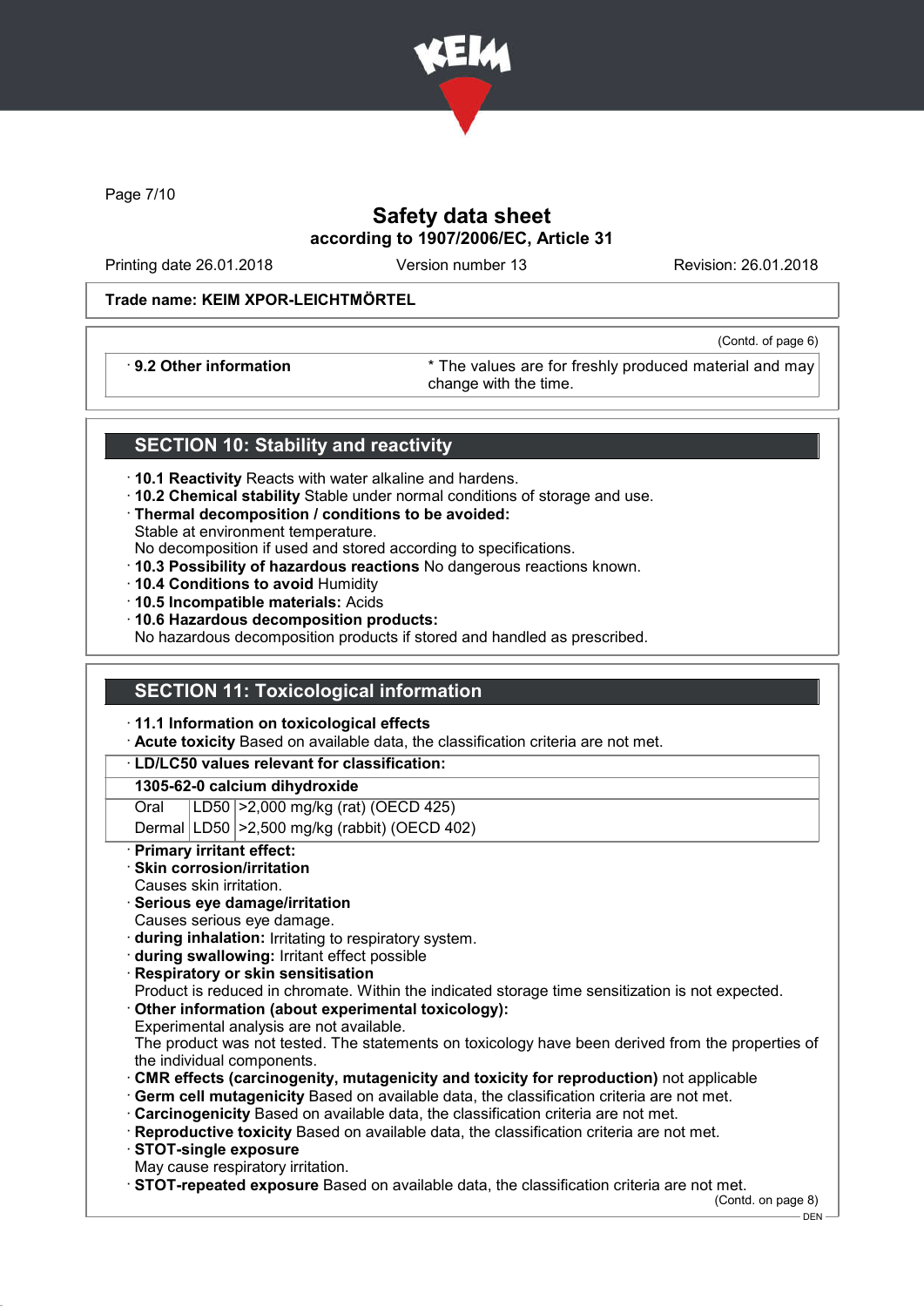

Page 8/10

# Safety data sheet according to 1907/2006/EC, Article 31

Printing date 26.01.2018 Version number 13 Revision: 26.01.2018

#### Trade name: KEIM XPOR-LEICHTMÖRTEL

· Aspiration hazard Based on available data, the classification criteria are not met.

(Contd. of page 7)

# SECTION 12: Ecological information

| $\cdot$ 12.1 Toxicity                                                                                                                                                                                                                                                                                                                                                                                                                                                                                                                                                                                                                                                                                                                                                                                                                                                                                                                                                                              |                                               |  |  |
|----------------------------------------------------------------------------------------------------------------------------------------------------------------------------------------------------------------------------------------------------------------------------------------------------------------------------------------------------------------------------------------------------------------------------------------------------------------------------------------------------------------------------------------------------------------------------------------------------------------------------------------------------------------------------------------------------------------------------------------------------------------------------------------------------------------------------------------------------------------------------------------------------------------------------------------------------------------------------------------------------|-----------------------------------------------|--|--|
| · Aquatic toxicity:                                                                                                                                                                                                                                                                                                                                                                                                                                                                                                                                                                                                                                                                                                                                                                                                                                                                                                                                                                                |                                               |  |  |
|                                                                                                                                                                                                                                                                                                                                                                                                                                                                                                                                                                                                                                                                                                                                                                                                                                                                                                                                                                                                    | 1305-62-0 calcium dihydroxide                 |  |  |
| <b>NOEC</b>                                                                                                                                                                                                                                                                                                                                                                                                                                                                                                                                                                                                                                                                                                                                                                                                                                                                                                                                                                                        | 72 mg/l (freshwater alga)                     |  |  |
|                                                                                                                                                                                                                                                                                                                                                                                                                                                                                                                                                                                                                                                                                                                                                                                                                                                                                                                                                                                                    | 14 mg/l (invertebrate marine organisms)       |  |  |
| EC10/LC10 oder NOEC                                                                                                                                                                                                                                                                                                                                                                                                                                                                                                                                                                                                                                                                                                                                                                                                                                                                                                                                                                                | 2,000 mg/kg (Soil macro-organisms)            |  |  |
|                                                                                                                                                                                                                                                                                                                                                                                                                                                                                                                                                                                                                                                                                                                                                                                                                                                                                                                                                                                                    | 12,000 mg/kg (soil microorganisms)            |  |  |
| <b>NOEC</b>                                                                                                                                                                                                                                                                                                                                                                                                                                                                                                                                                                                                                                                                                                                                                                                                                                                                                                                                                                                        | 21 mg/kg (plants)                             |  |  |
| EC 50/48h                                                                                                                                                                                                                                                                                                                                                                                                                                                                                                                                                                                                                                                                                                                                                                                                                                                                                                                                                                                          | 49.1 mg/l (freshwater invertebrate organisms) |  |  |
| EC 50/72 h                                                                                                                                                                                                                                                                                                                                                                                                                                                                                                                                                                                                                                                                                                                                                                                                                                                                                                                                                                                         | 184.57 mg/l (freshwater alga)                 |  |  |
| LC 50/96 h                                                                                                                                                                                                                                                                                                                                                                                                                                                                                                                                                                                                                                                                                                                                                                                                                                                                                                                                                                                         | 457 mg/l (marine fish)                        |  |  |
|                                                                                                                                                                                                                                                                                                                                                                                                                                                                                                                                                                                                                                                                                                                                                                                                                                                                                                                                                                                                    | 50.6 mg/l (freshwater fish)                   |  |  |
|                                                                                                                                                                                                                                                                                                                                                                                                                                                                                                                                                                                                                                                                                                                                                                                                                                                                                                                                                                                                    | 158 mg/l (invertebrate marine organisms)      |  |  |
| . 12.4 Mobility in soil No further relevant information available.<br>· Additional ecological information:<br>· AOX-indication:<br>Due to the substance of content which do not include organic jointed halogens, the product can not<br>take influence on the AOX-load of the waste water.<br>According to the formulation contains the following heavy metals and compounds from the<br>EU guideline NO. 2006/11/EC:<br>According to our current data base the product does not consist of any heavy metals or substances<br>of EU-directives 76/464/EWG.<br><b>General notes:</b><br>At present there are no ecotoxicological assessments.<br>Do not allow product to reach ground water, water course or sewage system.<br>Water hazard class 1 (German Regulation) (Self-assessment): slightly hazardous for water<br>12.5 Results of PBT and vPvB assessment<br>· PBT: Not applicable.<br>· vPvB: Not applicable.<br>. 12.6 Other adverse effects No further relevant information available. |                                               |  |  |
|                                                                                                                                                                                                                                                                                                                                                                                                                                                                                                                                                                                                                                                                                                                                                                                                                                                                                                                                                                                                    | <b>SECTION 13: Disposal considerations</b>    |  |  |

- · 13.1 Waste treatment methods
- · Recommendation

Must not be disposed with household garbage. Do not allow product to reach sewage system.

(Contd. on page 9)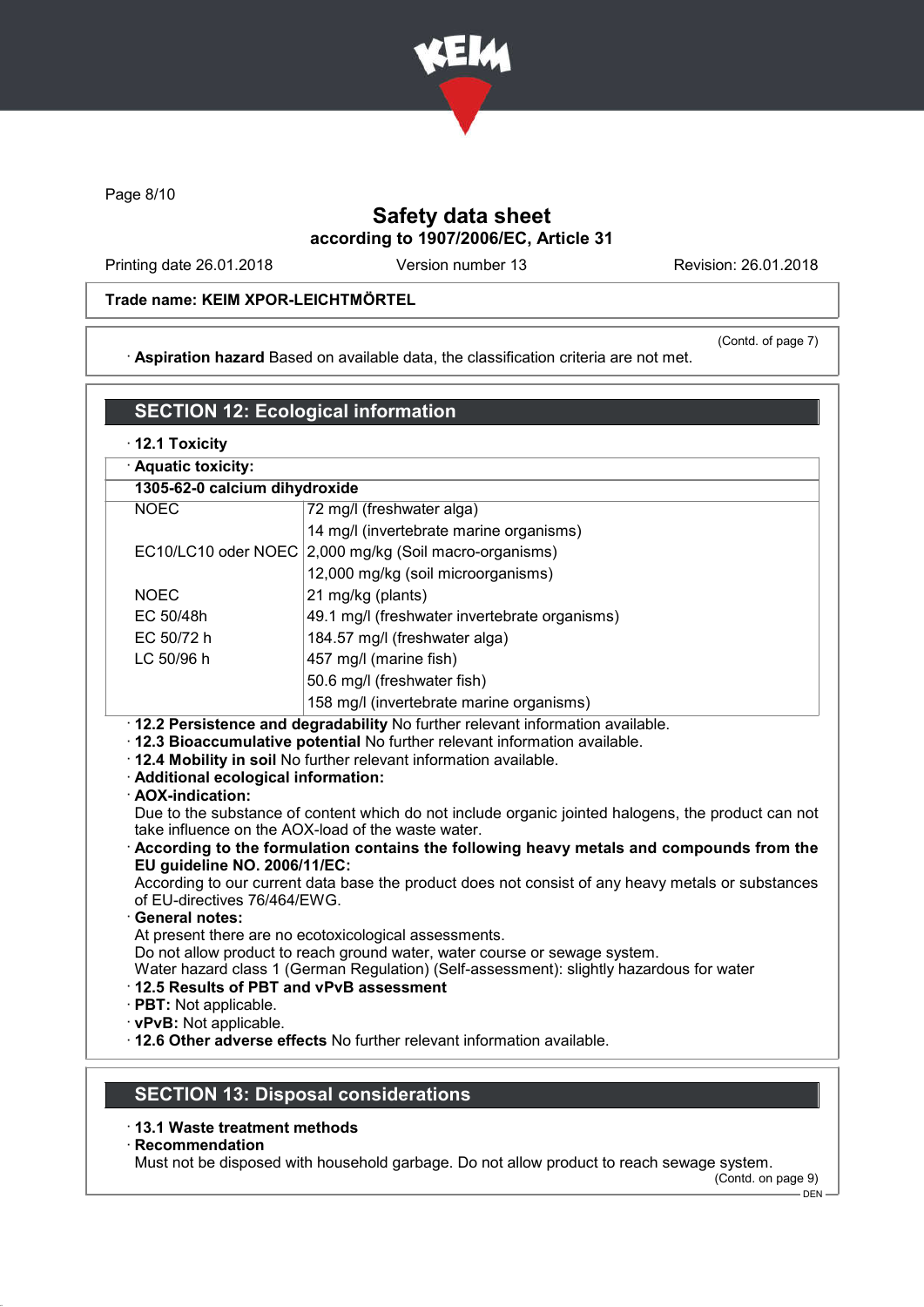

Page 9/10

### Safety data sheet according to 1907/2006/EC, Article 31

Printing date 26.01.2018 Version number 13 Revision: 26.01.2018

#### Trade name: KEIM XPOR-LEICHTMÖRTEL

(Contd. of page 8)

Disposal must be made according to official regulations.

· European waste catalogue

17 01 01 concrete

· Uncleaned packaging: · Recommendation: Non contaminated packagings may be recycled.

Disposal must be made according to official regulations.

Recommended cleansing agents: Water, if necessary with cleansing agents.

### SECTION 14: Transport information

| $\cdot$ 14.1 UN-Number<br>· ADR, IMDG, IATA                                | Void                                                          |
|----------------------------------------------------------------------------|---------------------------------------------------------------|
| $\cdot$ 14.2 UN proper shipping name<br>· ADR, IMDG, IATA                  | Void                                                          |
| 14.3 Transport hazard class(es)                                            |                                                               |
| · ADR, IMDG, IATA<br>∙ Class                                               | Void                                                          |
| $\cdot$ 14.4 Packing group<br>· ADR, IMDG, IATA                            | Void                                                          |
| ⋅14.5 Environmental hazards:<br>· Marine pollutant:                        | N <sub>o</sub>                                                |
| 14.6 Special precautions for user                                          | Not applicable.                                               |
| 14.7 Transport in bulk according to Annex II<br>of Marpol and the IBC Code | Not applicable.                                               |
| · Transport/Additional information:                                        | No dangerous good in sense of these transport<br>regulations. |
| · UN "Model Regulation":                                                   | Void                                                          |
|                                                                            |                                                               |

## SECTION 15: Regulatory information

· 15.1 Safety, health and environmental regulations/legislation specific for the substance or mixture

· Labelling according to Regulation (EC) No 1272/2008 For information on labelling please refer to section 2 of this document.

· Directive 2012/18/EU

· Named dangerous substances - ANNEX I None of the ingredients is listed.

(Contd. on page 10)

 $-$  DEN